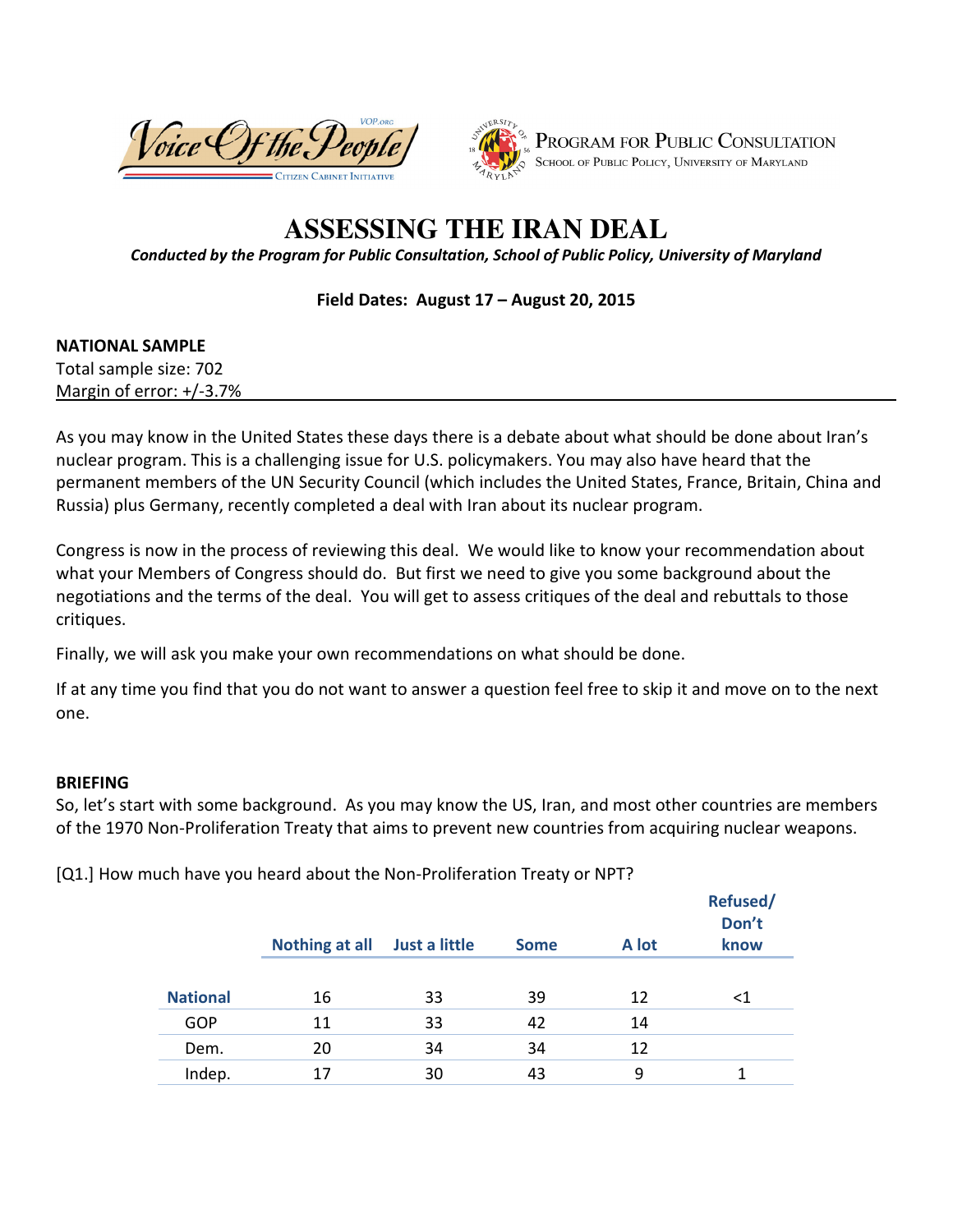In the NPT, all members that did not already have nuclear weapons agreed not to develop them. Iran is one of those members that has agreed not to develop nuclear weapons.

[Q2.] Did you know that Iran, as a member of the NPT, has agreed to not develop a nuclear weapon, or had you not heard this?

|                 | <b>I</b> knew this | I had not<br>heard this | Refused/<br>Don't know |
|-----------------|--------------------|-------------------------|------------------------|
| <b>National</b> | 58                 | 42                      | <1                     |
| GOP             | 59                 | 41                      |                        |
| Dem.            | 55                 | 45                      |                        |
| Indep.          | 62                 | 38                      |                        |

As a Member of the NPT, Iran can have a nuclear energy program. However, the NPT requires that Iran provide information about its nuclear energy programs and allow inspections by a UN agency called the IAEA, to ensure that it is not trying to develop nuclear weapons.

A sensitive issue arises when a country enriches uranium. Enriched uranium can be used for producing nuclear energy, but can also be used for developing nuclear weapons. For the purposes of nuclear energy, it is only necessary to enrich uranium to the level just under 5%. For nuclear weapons, it is usually necessary to enrich it to around 90%.

One of the key purposes of IAEA inspections is to ensure that the enrichment being done by non-nuclear weapons states is only for peaceful purposes.

In 2002, the IAEA determined that Iran had been building an enrichment facility without telling the IAEA, and doing some other activities that might be related to developing nuclear weapons. The IAEA did not conclude that Iran was trying to produce nuclear weapons, but its secrecy raised questions about Iran's intentions.

During negotiations with three European countries in 2003, Iran temporarily suspended enrichment-related activities and worked with the IAEA to resolve these suspicions. However, when these negotiations did not produce a final agreement, in 2006, Iran resumed its enrichment and reduced cooperation with the IAEA.

In 2006, the UN Security Council subsequently demanded that Iran suspend its uranium enrichment activities for a period. Iran refused, saying that it has a right to enrich uranium for peaceful purposes under the NPT. The UN Security Council then imposed some economic sanctions on Iran and Iran reduced its cooperation the IAEA.

The US imposed additional sanctions on Iran. However, since the US stopped virtually all its trade with Iran some time ago, the only way that it has been able to impose new sanctions is by getting other countries to stop doing business with Iran. This means that the US has needed to threaten these other countries with penalties. As a result, many countries have reduced their business relations with Iran.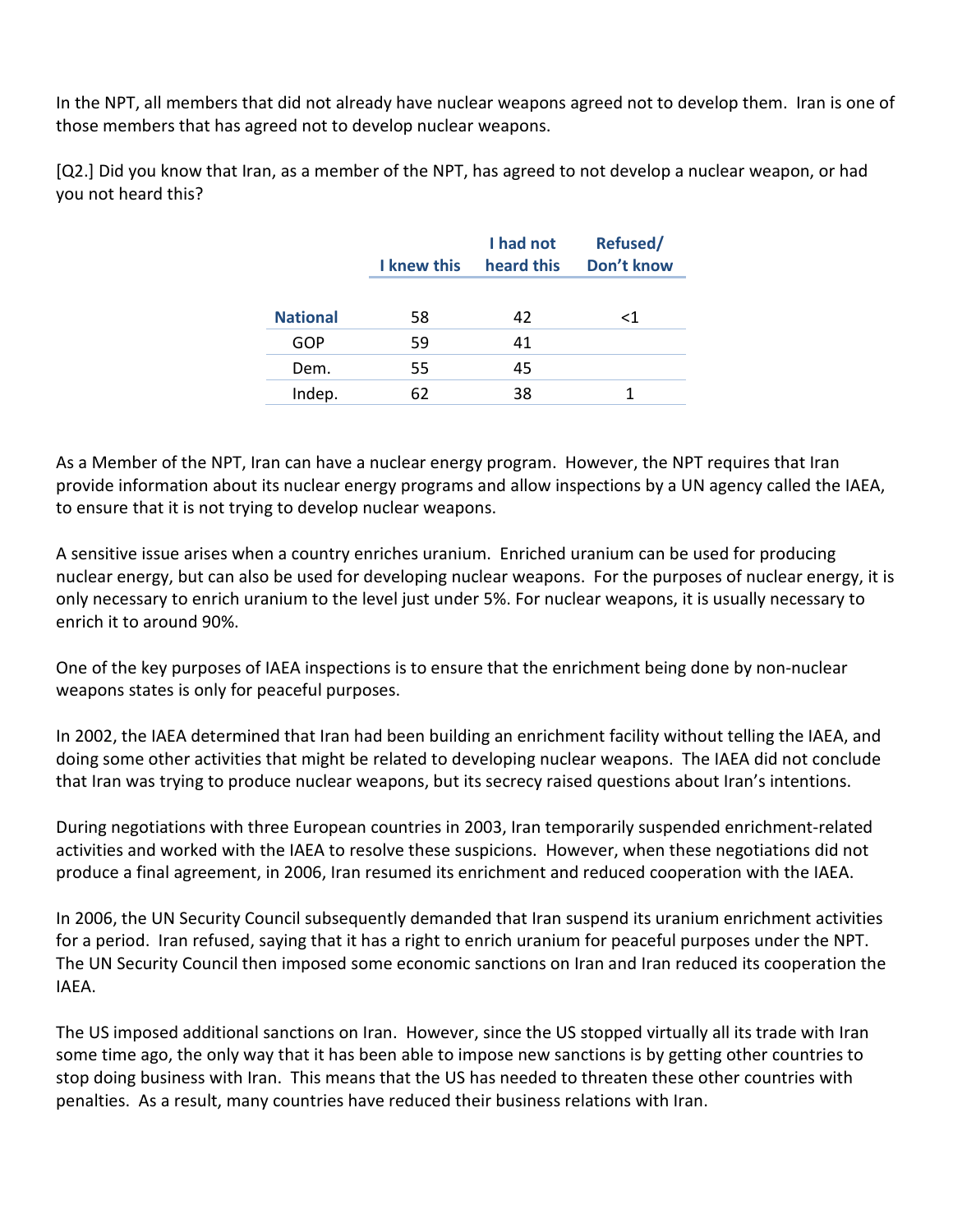Despite the sanctions, Iran persisted in enriching uranium and substantially increased its capacity to do so.

In February 2013, the five permanent members of the UN Security Council (including the US), the European Union and Germany, entered into a new round of negotiations with Iran.

As you may have heard, on July 14 the parties announced the completion of a comprehensive deal. The UN Security Council endorsed the deal on July 20.

Congress is now in the process of deciding whether it will approve the deal. This is the question we will be asking you to weigh in on.

First: Here are the main components of the deal.

Among other things, Iran has agreed to:

- Recommit to never build a nuclear weapon.
- Limit its uranium enrichment below the 3.67 percent level for 15 years, making the uranium only useful for nuclear energy. After 15 years they will be able to enrich to a higher level, such as for medical purposes, but not to develop a military capability.
- Deeply reduce its stockpile of low-enriched uranium--cutting it by 98 percent--for 15 years.
- Reduce its number of centrifuges (the devices that enrich uranium) by two-thirds--keeping only its older and slower centrifuge models--for 10 years. The other centrifuges will go into storage monitored by the IAEA.
- Allow intrusive inspections of all declared nuclear facilities, which will be permanent.
- Allow inspection of any site, including military bases, where inspectors have evidence of suspicious activity. Iran could appeal to a council that includes all the countries that signed the agreement and seek to explain the suspicious activity, whereupon the council will decide, by majority rule, whether the inspections will proceed. The process of making this decision cannot take more than 24 days.

In exchange, the UN and the EU will lift their nuclear-related sanctions on Iran and the US will suspend its nuclear-related sanctions, after verification that Iran has fulfilled its requirements. If Iran is found to be in violation of the agreement the sanctions against Iran will 'snap back' and be reimposed. If Iran complies fully with its obligation for eight years, then Congress will consider whether or not the US nuclear-related sanctions should be permanently lifted.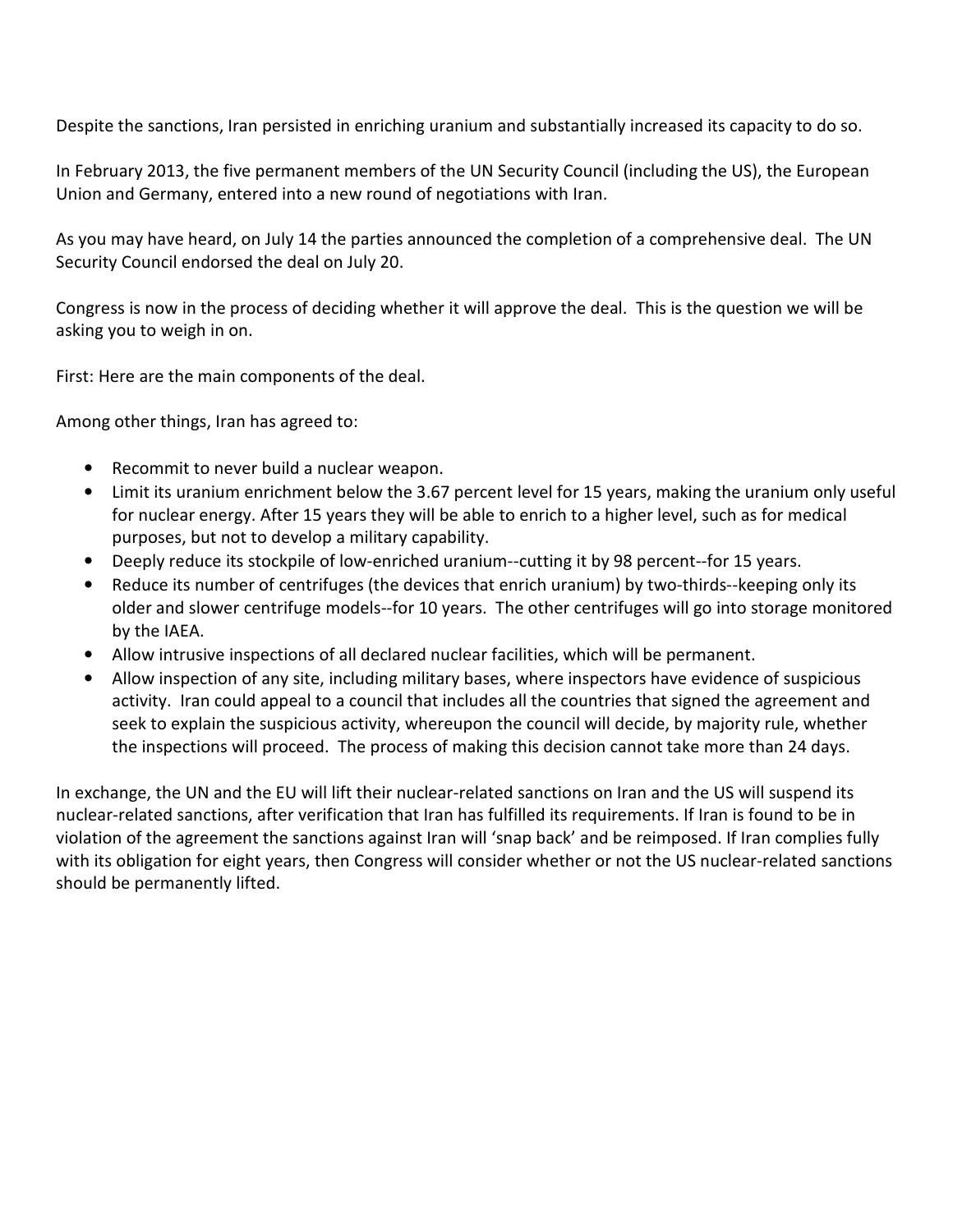[Q3a.] Based on what you have heard so far, how would you feel if Congress were to APPROVE of this international agreement that limits Iran's capacity to enrich uranium to the low level necessary for nuclear energy, requires it to accept intrusive inspections, and lifts sanctions on Iran once it deeply reduces its stockpile of enriched uranium and its number of operating centrifuges? Would this be:

|                 | <b>Not</b><br>acceptable<br>$(0-4)$ | Just<br>tolerable<br>(5) | <b>Acceptable</b><br>$(6-10)$ | <b>Refused /</b><br>Don't<br>know | <b>Mean</b> |
|-----------------|-------------------------------------|--------------------------|-------------------------------|-----------------------------------|-------------|
| <b>National</b> | 39                                  | 16                       | 45                            | 1                                 | 5.1         |
| GOP             | 59                                  | 16                       | 24                            | $\overline{2}$                    | 3.3         |
| Dem.            | 21                                  | 19                       | 60                            |                                   | 6.5         |
| Indep.          | 36                                  | 11                       | 52                            |                                   | 5.3         |

### $[Q3b]$

How would you feel if Congress were to NOT APPROVE of this international agreement? Would this be:

|                 | <b>Not</b><br>acceptable<br>$(0-4)$ | Just<br>tolerable<br><b>Acceptable</b><br>$(6-10)$<br>(5) |    | <b>Refused</b> /<br>Don't<br>know | <b>Mean</b> |
|-----------------|-------------------------------------|-----------------------------------------------------------|----|-----------------------------------|-------------|
| <b>National</b> | 40                                  | 12                                                        | 47 | 1                                 | 5.6         |
| GOP             | 17                                  | 12                                                        | 71 |                                   | 7.6         |
| Dem.            | 59                                  | 12                                                        | 28 |                                   | 3.9         |
| Indep.          | 47                                  | 13                                                        | 39 |                                   | 5.0         |

#### **GENERAL CRITIQUES**

There are a number of debates about the deal with Iran. We are now going to ask you to evaluate a number of general critiques of the deal with Iran. In each case you will then be asked to evaluate a counter argument. For each argument please select how convincing or unconvincing you find it.

 [Q4.] One of these debates is over whether we should even make any deal with Iran. Here is an argument *against the* idea of dealing with Iran:

The whole idea of making a deal with Iran is misguided. Iran is fundamentally hostile to the United States, with Iranians regularly chanting 'Death to America.' Iranian leaders also endorse the elimination of Israel. They support terrorist groups and seek to dominate the Middle East. Iran has shown that it is unreliable and dishonest: it has violated arms control agreements in the past. We simply can't trust Iran's government. Making a deal with it treats them like they are a legitimate country, which they are not.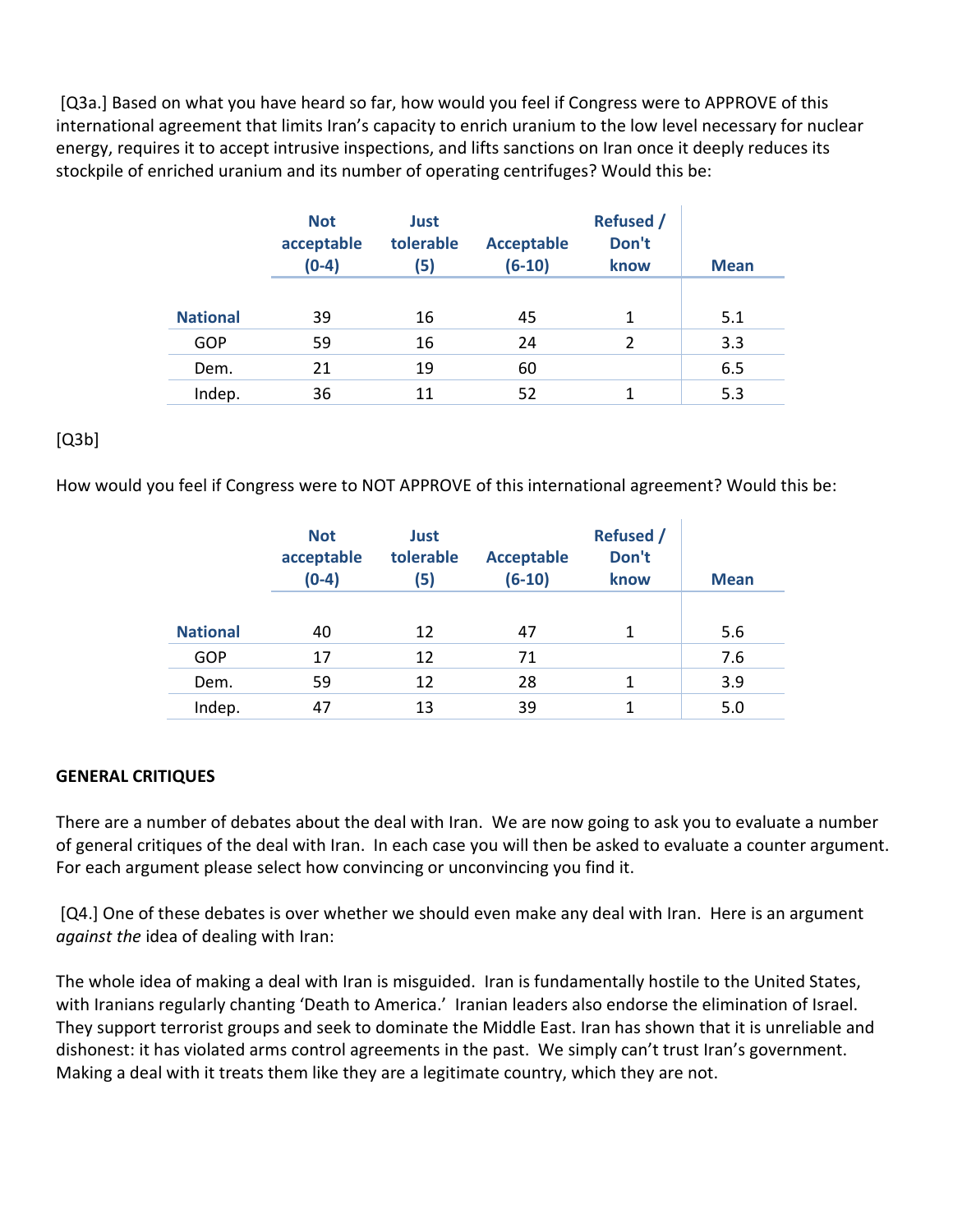|                 | <b>Verv</b><br>convincing | Somewhat<br>convincing | <b>Total</b><br>convincing | Somewhat<br>unconvincing | <b>Verv</b><br>unconvincing | <b>Total</b><br>unconvincing | <b>Refused</b> /<br>Don't know |
|-----------------|---------------------------|------------------------|----------------------------|--------------------------|-----------------------------|------------------------------|--------------------------------|
|                 |                           |                        |                            |                          |                             |                              |                                |
| <b>National</b> | 41                        | 28                     | 69                         | 15                       | 15                          | 30                           |                                |
| GOP             | 63                        | 23                     | 86                         |                          | 4                           | <b>11</b>                    |                                |
| Dem.            | 24                        | 25                     | 49                         | 23                       | 27                          | 50                           |                                |
| Indep.          | 33                        | 39                     | 72                         | 12                       | 15                          | 27                           |                                |

[Q5.] Here is a rebuttal:

Regardless of how we feel about Iran, a diplomatic agreement with tight restrictions and tough inspections is the best available approach. We have been tightening sanctions for years now and yet Iran has not given up enriching uranium. Bombing Iran's nuclear facilities would just lead Iran to kick out the IAEA inspectors and rebuild the program underground. Invading and occupying is completely unrealistic given that Iran is a huge country, with a substantial military, and a large population that would likely be very hostile. Given that the Iranian government has reached an agreement with our negotiators that is based on a commitment not to build nuclear weapons, we should give this option a chance. Making a deal with them does not mean we trust them—it means having intrusive inspections to verify that they are respecting the limits they agreed to and are not building a nuclear weapon.

|                 | <b>Verv</b><br>convincing | <b>Somewhat</b><br>convincing | <b>Total</b><br>convincing | Somewhat<br>unconvincing | <b>Verv</b><br>unconvincing | <b>Total</b><br>unconvincing | <b>Refused</b> /<br>Don't know |
|-----------------|---------------------------|-------------------------------|----------------------------|--------------------------|-----------------------------|------------------------------|--------------------------------|
|                 |                           |                               |                            |                          |                             |                              |                                |
| <b>National</b> | 28                        | 35                            | 63                         | 15                       | 20                          | 35                           |                                |
| <b>GOP</b>      | 11                        | 35                            | 46                         | 21                       | 31                          | 52                           |                                |
| Dem.            | 46                        | 34                            | 80                         | 11                       |                             | 18                           |                                |
| Indep.          | 27                        | 38                            | 65                         | 13                       | 21                          | 34                           |                                |

 [Q6.] Another debate is about whether the deal will increase or reduce the chances that Iran will end up with a nuclear weapon. Here is an argument saying that it *will* increase the chances:

This deal *increases* the chance that Iran will end up with a nuclear weapon. The deal does not fully remove Iran's capacity to develop nuclear weapons. Most of the centrifuges will simply be stored away. More important, limiting Iran's enrichment to the 3.67% level does not mean that its progress toward a nuclear weapon will be completely stopped. They will be able to continually refine their know-how on enrichment and do other types of research and development. After eight and a half years they will also be able to produce some more advanced centrifuges. Thus, should Iran decide to break out of the agreement, it will be able to simply kick out the UN inspectors, restart its centrifuges and move toward getting a nuclear weapon even faster than it could now.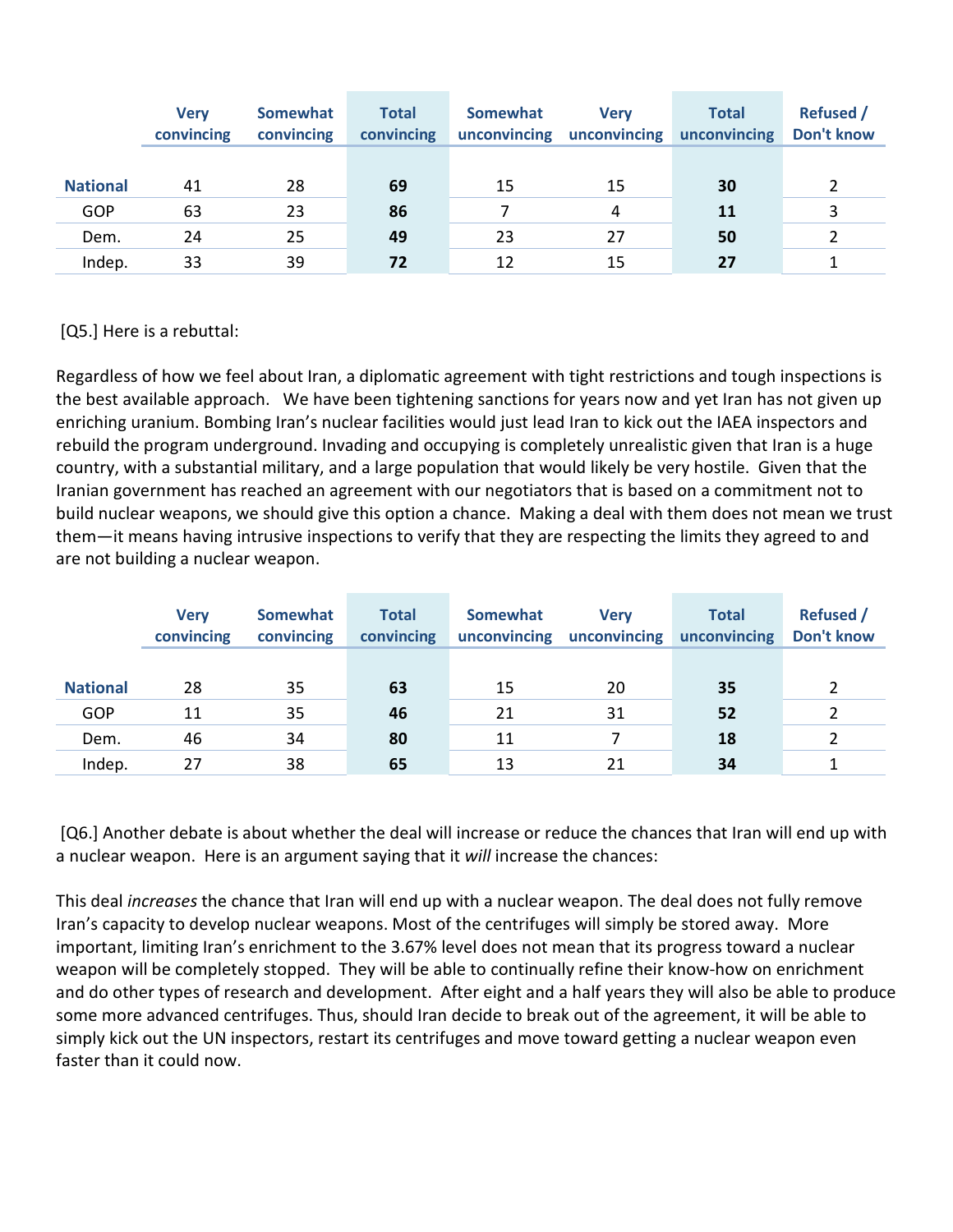|                 | <b>Verv</b><br>convincing | <b>Somewhat</b><br>convincing | <b>Total</b><br>convincing | Somewhat<br>unconvincing | <b>Verv</b><br>unconvincing | <b>Total</b><br>unconvincing | <b>Refused</b> /<br><b>Don't know</b> |
|-----------------|---------------------------|-------------------------------|----------------------------|--------------------------|-----------------------------|------------------------------|---------------------------------------|
|                 |                           |                               |                            |                          |                             |                              |                                       |
| <b>National</b> | 38                        | 30                            | 68                         | 18                       | 12                          | 30                           | 3                                     |
| GOP             | 57                        | 27                            | 84                         | 9                        | 4                           | 13                           | 4                                     |
| Dem.            | 23                        | 34                            | 57                         | 26                       | 16                          | 42                           |                                       |
| Indep.          | 31                        | 29                            | 60                         | 20                       | 16                          | 36                           |                                       |

[Q7.] Here is a rebuttal:

This deal *reduces* the chances that Iran will end up with a nuclear weapon. It puts in place a permanent intrusive inspection regime so we will know exactly what the Iranians are doing, and it blocks all their paths to a nuclear weapon. It reduces their stockpile of enriched uranium by 98% and their number of centrifuges by two-thirds. If Iran sticks with the deal, we'll know they aren't making a nuclear weapon. If they try to break out of the deal, with more intrusive inspections, we will have much better means to spot it immediately, and it will be so completely clear that we will be better able to mobilize the world against them. Either way we come out ahead of where we are now.

|                 | <b>Verv</b><br>convincing | Somewhat<br>convincing | <b>Total</b><br>convincing | Somewhat<br>unconvincing | <b>Verv</b><br>unconvincing | <b>Total</b><br>unconvincing | <b>Refused /</b><br>Don't know |
|-----------------|---------------------------|------------------------|----------------------------|--------------------------|-----------------------------|------------------------------|--------------------------------|
|                 |                           |                        |                            |                          |                             |                              |                                |
| <b>National</b> | 25                        | 31                     | 56                         | 17                       | 24                          | 41                           |                                |
| GOP             | 12                        | 25                     | 37                         | 25                       | 37                          | 62                           |                                |
| Dem.            | 42                        | 35                     | 77                         | 9                        | 11                          | 20                           |                                |
| Indep.          | 18                        | 35                     | 53                         | 18                       | 25                          | 43                           |                                |

 [Q8.] Another debate is about whether the US should hold out for a better deal with Iran. Here is an argument saying that it *should* have:

Surely, the US could have gotten a better deal. When the deal was reported in Tehran, people were cheering in the streets. Clearly they feel that they got the better of us and were relieved at the possibility of the sanctions coming off. They need this deal more than we do. If we had simply walked away from the table the Iranians would have begged us to come back, and they would have been ready to make more concessions.

|                 | <b>Verv</b><br>convincing | Somewhat<br>convincing | <b>Total</b><br>convincing | Somewhat<br>unconvincing | <b>Verv</b><br>unconvincing | <b>Total</b><br>unconvincing | <b>Refused</b> /<br>Don't know |
|-----------------|---------------------------|------------------------|----------------------------|--------------------------|-----------------------------|------------------------------|--------------------------------|
|                 |                           |                        |                            |                          |                             |                              |                                |
| <b>National</b> | 23                        | 31                     | 54                         | 24                       | 20                          | 44                           |                                |
| GOP             | 35                        | 37                     | 72                         | 15                       | 10                          | 25                           | 4                              |
| Dem.            | 13                        | 26                     | 39                         | 32                       | 28                          | 60                           | <1                             |
| Indep.          | 21                        | 29                     | 50                         | 24                       | 23                          | 47                           |                                |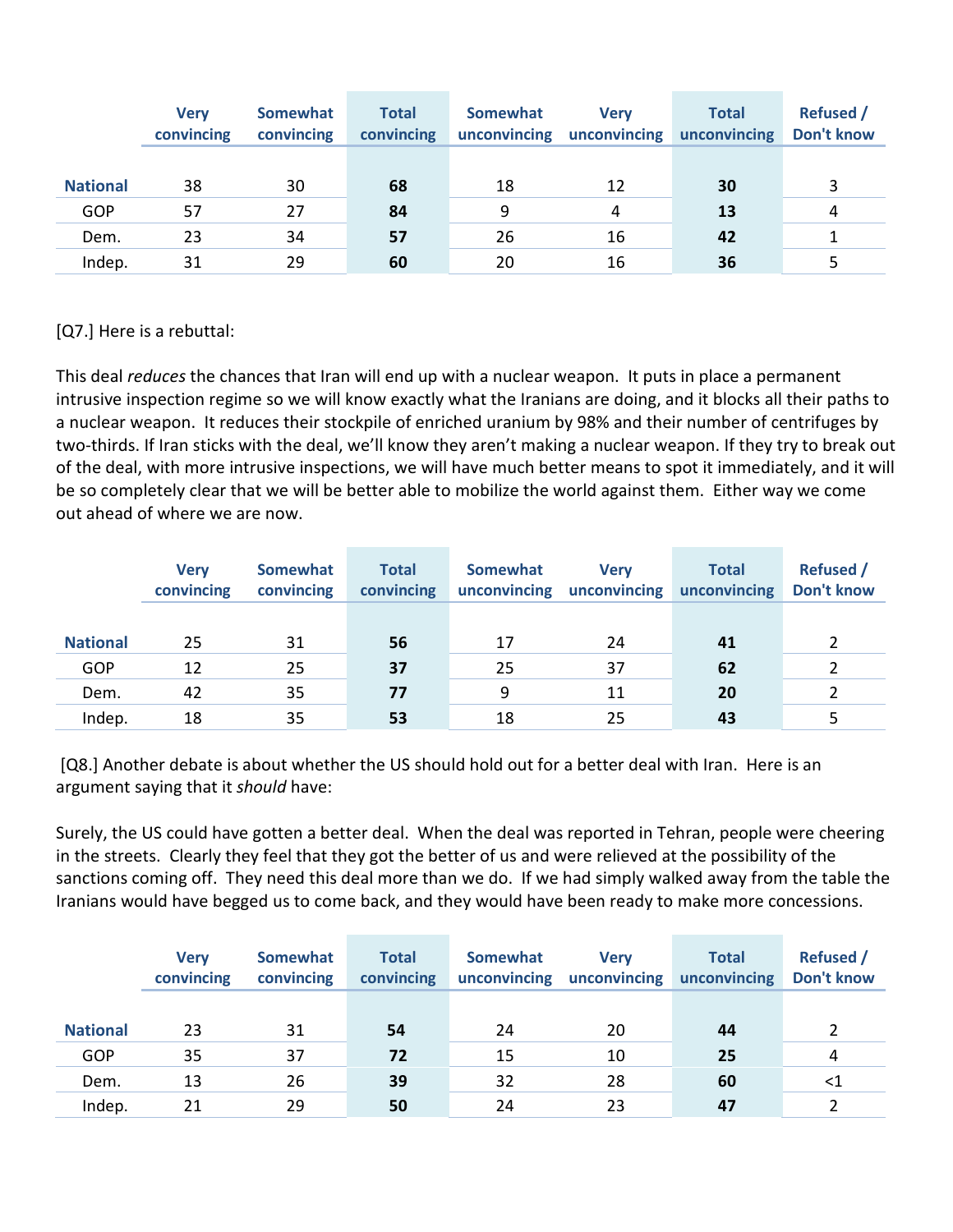[Q9.] Here is a rebuttal:

It is always an appealing fantasy that with a little more pressure one could get a better deal. In Tehran, some Iranians are also complaining that Iran could have gotten a better deal. Though many average people in Tehran were cheering, the hardliners were not happy with the deal and the Supreme Leader seems to have come around only begrudgingly. When we put more pressure on them in earlier negotiations, they did not come back with more concessions, but rather, greatly accelerated their nuclear program.

|                 | <b>Verv</b><br>convincing | Somewhat<br>convincing | <b>Total</b><br>convincing | Somewhat<br>unconvincing | <b>Verv</b><br>unconvincing | <b>Total</b><br>unconvincing | <b>Refused</b> /<br>Don't know |
|-----------------|---------------------------|------------------------|----------------------------|--------------------------|-----------------------------|------------------------------|--------------------------------|
|                 |                           |                        |                            |                          |                             |                              |                                |
| <b>National</b> | 21                        | 34                     | 55                         | 23                       | 20                          | 43                           |                                |
| GOP             | 6                         | 33                     | 39                         | 31                       | 28                          | 59                           |                                |
| Dem.            | 37                        | 38                     | 75                         | 15                       | 10                          | 25                           |                                |
| Indep.          | 19                        | 31                     | 50                         | 25                       | 24                          | 49                           |                                |

## **CRITIQUES OF SPECIFICS**

 [Q10.] Now we are going to evaluate a number of critiques about the specifics of the deal. Here is one of those arguments:

The deal allows Iran to continue to enrich uranium. It should require that Iran give up all of its capacity for enrichment. Iran has shown that it cannot be trusted with this capability. Letting Iran have the capacity to enrich leaves it in a position to break out of the deal and race for a nuclear weapon.

|                 | <b>Verv</b><br>convincing | Somewhat<br>convincing | <b>Total</b><br>convincing | Somewhat<br>unconvincing | <b>Verv</b><br>unconvincing | <b>Total</b><br>unconvincing | <b>Refused</b> /<br><b>Don't know</b> |
|-----------------|---------------------------|------------------------|----------------------------|--------------------------|-----------------------------|------------------------------|---------------------------------------|
|                 |                           |                        |                            |                          |                             |                              |                                       |
| <b>National</b> | 40                        | 28                     | 68                         | 20                       | 10                          | 30                           |                                       |
| GOP             | 60                        | 24                     | 84                         | 12                       |                             | 14                           |                                       |
| Dem.            | 26                        | 32                     | 58                         | 25                       | 17                          | 42                           |                                       |
| Indep.          | 35                        | 30                     | 65                         | 23                       | 9                           | 32                           |                                       |

[Q11.] Here is a rebuttal:

Getting Iran to commit to limit its enrichment is the only reasonable goal. As a Member of the Non-Proliferation Treaty, Iran has agreed not to have nuclear weapons, but it never agreed not to enrich uranium. The Treaty even recognizes all nations' right to a nuclear energy program. We would never let other countries tell us whether or not we can make our own nuclear fuel.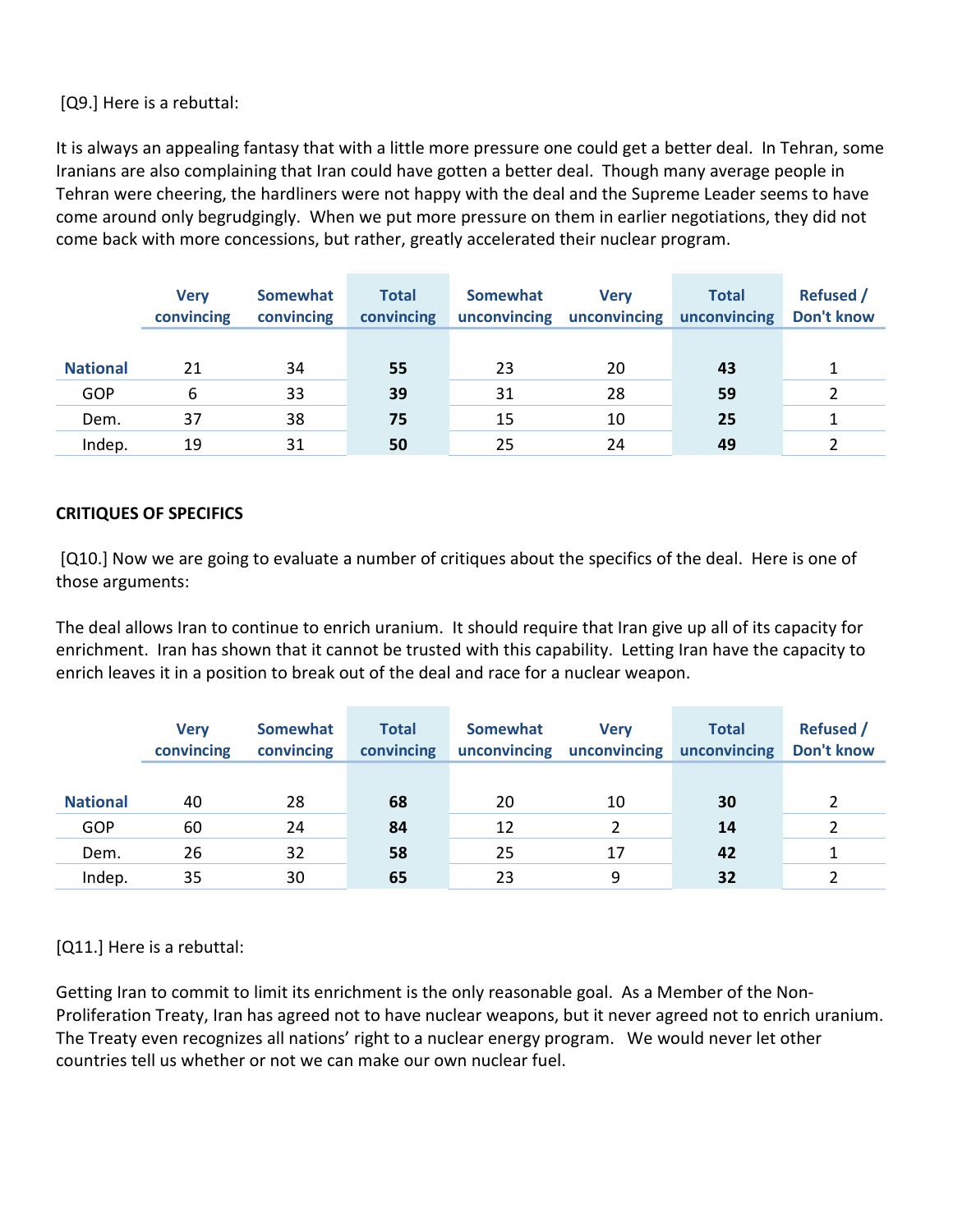|                 | <b>Verv</b><br>convincing | Somewhat<br>convincing | <b>Total</b><br>convincing | <b>Somewhat</b><br>unconvincing | <b>Verv</b><br>unconvincing | <b>Total</b><br>unconvincing | <b>Refused</b> /<br><b>Don't know</b> |
|-----------------|---------------------------|------------------------|----------------------------|---------------------------------|-----------------------------|------------------------------|---------------------------------------|
|                 |                           |                        |                            |                                 |                             |                              |                                       |
| <b>National</b> | 29                        | 32                     | 61                         | 19                              | 19                          | 38                           |                                       |
| GOP             | 14                        | 32                     | 46                         | 23                              | 30                          | 53                           |                                       |
| Dem.            | 45                        | 30                     | 75                         | 16                              | 8                           | 24                           |                                       |
| Indep.          | 27                        | 34                     | 61                         | 17                              | 21                          | 38                           |                                       |

[Q12.] Here is another critique:

While the deal does allow us to continuously monitor nuclear sites, it does not provide anytime/anywhere access to other sites such as military installations. We can demand to inspect those sites if we see suspicious activities, but Iran can ask for hearings where it can argue that it is not really necessary. We can ultimately gain access, but the whole process can take up to 24 days, and meanwhile Iran could hide their illegal activities. While some illegal nuclear activities can be detected, others cannot.

|                 | <b>Verv</b><br>convincing | Somewhat<br>convincing | <b>Total</b><br>convincing | Somewhat<br>unconvincing | <b>Verv</b><br>unconvincing | <b>Total</b><br>unconvincing | <b>Refused</b> /<br><b>Don't know</b> |
|-----------------|---------------------------|------------------------|----------------------------|--------------------------|-----------------------------|------------------------------|---------------------------------------|
|                 |                           |                        |                            |                          |                             |                              |                                       |
| <b>National</b> | 48                        | 31                     | 79                         | 12                       | 8                           | 20                           |                                       |
| <b>GOP</b>      | 64                        | 25                     | 89                         | 6                        |                             | 8                            |                                       |
| Dem.            | 33                        | 38                     | 71                         | 18                       | 12                          | 30                           | <1                                    |
| Indep.          | 47                        | 29                     | 76                         | 13                       | 9                           | 22                           |                                       |

[Q13.] Here is a rebuttal:

It will be very hard for Iran to cheat without being caught. In addition to continuously monitoring nuclear sites, we will be able to monitor activities throughout the country with resources on the ground and by satellite. If we see suspicious activities we can demand access anywhere. Even if Iran holds up the process a few weeks we will continue to observe the site closely during that period. Further, it's not possible to remove all signs of nuclear activities. For example, Geiger counters can detect whether any significant nuclear materials were in the area at any time in the previous several months.

|                 | <b>Verv</b><br>convincing | Somewhat<br>convincing | <b>Total</b><br>convincing | Somewhat<br>unconvincing | <b>Verv</b><br>unconvincing | <b>Total</b><br>unconvincing | <b>Refused /</b><br>Don't know |
|-----------------|---------------------------|------------------------|----------------------------|--------------------------|-----------------------------|------------------------------|--------------------------------|
|                 |                           |                        |                            |                          |                             |                              |                                |
| <b>National</b> | 21                        | 32                     | 53                         | 21                       | 26                          | 47                           |                                |
| GOP             |                           | 27                     | 34                         | 26                       | 38                          | 64                           |                                |
| Dem.            | 37                        | 34                     | 71                         | 15                       | 13                          | 28                           |                                |
| Indep.          | 16                        | 34                     | 50                         | 20                       | 28                          | 48                           |                                |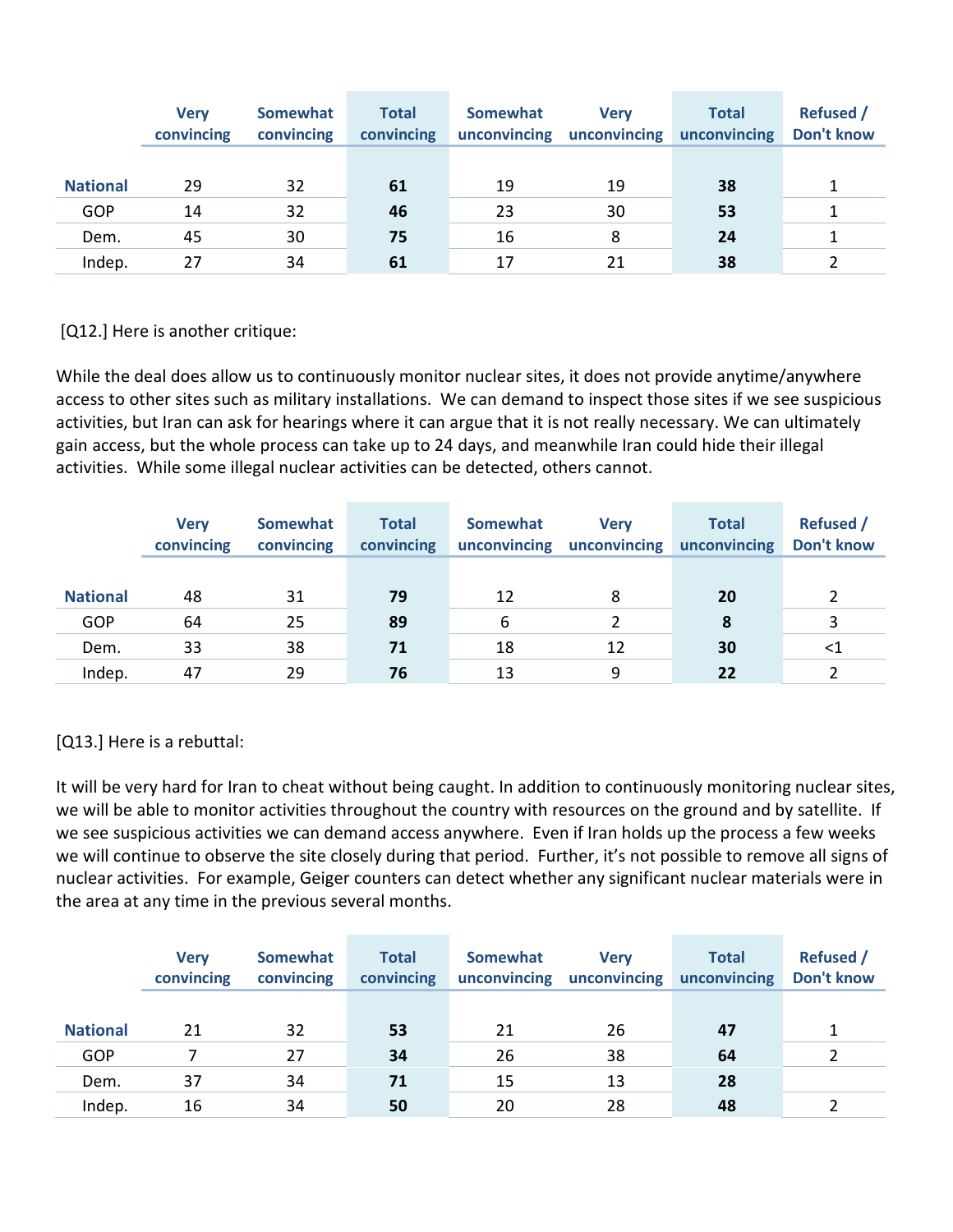[Q14.] Here is another critique:

After 10-15 years most of the special limits on Iran's nuclear activities will go away. Iran will be able to increase its stockpile of enriched uranium, increase its numbers of centrifuges and enrich above the 3.67% limit. Clearly, Iran will then be in a position to break out of the agreement and build a nuclear weapon quickly. They will just have to bide their time for awhile and eventually their day will come.

|                 | <b>Verv</b><br>convincing | <b>Somewhat</b><br>convincing | <b>Total</b><br>convincing | Somewhat<br>unconvincing | <b>Verv</b><br>unconvincing | <b>Total</b><br>unconvincing | <b>Refused /</b><br><b>Don't know</b> |
|-----------------|---------------------------|-------------------------------|----------------------------|--------------------------|-----------------------------|------------------------------|---------------------------------------|
|                 |                           |                               |                            |                          |                             |                              |                                       |
| <b>National</b> | 42                        | 30                            | 72                         | 15                       | 11                          | 26                           |                                       |
| GOP             | 62                        | 25                            | 87                         | 6                        | 4                           | 10                           |                                       |
| Dem.            | 27                        | 33                            | 60                         | 22                       | 17                          | 39                           |                                       |
| Indep.          | 35                        | 31                            | 66                         | 19                       | 13                          | 32                           |                                       |

[Q15.] Here is a rebuttal:

It is true that if after 10 years Iran has complied with the terms of the agreement, it will be able to have the same civilian nuclear programs as other members of the NPT Treaty without nuclear weapons. However, the intrusive inspections will stay in place and Iran will still be committed to not building a nuclear weapon. After 15 years of intrusive inspections of all aspects of Iran's nuclear program--from its uranium mines through to its centrifuges--we will have a good handle on the situation and be able to detect unusual activities if Iran were to decide to break out of the NPT and pursue a nuclear weapon. We will be in a good position--much better than now--to intervene in whatever way we see fit. Nothing in the agreement would prevent us from taking whatever steps we deem necessary to stop Iran from getting a nuclear weapon.

|                 | <b>Verv</b><br>convincing | Somewhat<br>convincing | <b>Total</b><br>convincing | Somewhat<br>unconvincing | <b>Verv</b><br>unconvincing | <b>Total</b><br>unconvincing | <b>Refused</b> /<br>Don't know |
|-----------------|---------------------------|------------------------|----------------------------|--------------------------|-----------------------------|------------------------------|--------------------------------|
|                 |                           |                        |                            |                          |                             |                              |                                |
| <b>National</b> | 20                        | 31                     | 51                         | 24                       | 23                          | 47                           |                                |
| <b>GOP</b>      |                           | 23                     | 30                         | 32                       | 37                          | 69                           |                                |
| Dem.            | 35                        | 36                     | 71                         | 16                       | 12                          | 28                           |                                |
| Indep.          | 17                        | 34                     | 51                         | 25                       | 22                          | 47                           |                                |

[Q16.] Here is another critique:

The deal calls for removing the sanctions on Iran, which will make about \$100 billion of frozen Iranian funds available to the Iranian government. Iran will be able to use this money to strengthen its military, pursue its destabilizing activities in the Middle East and support terrorist groups. That's why allies in the region are worried about this deal. Thus, this deal will hurt our friends and help our enemies. It will also strengthen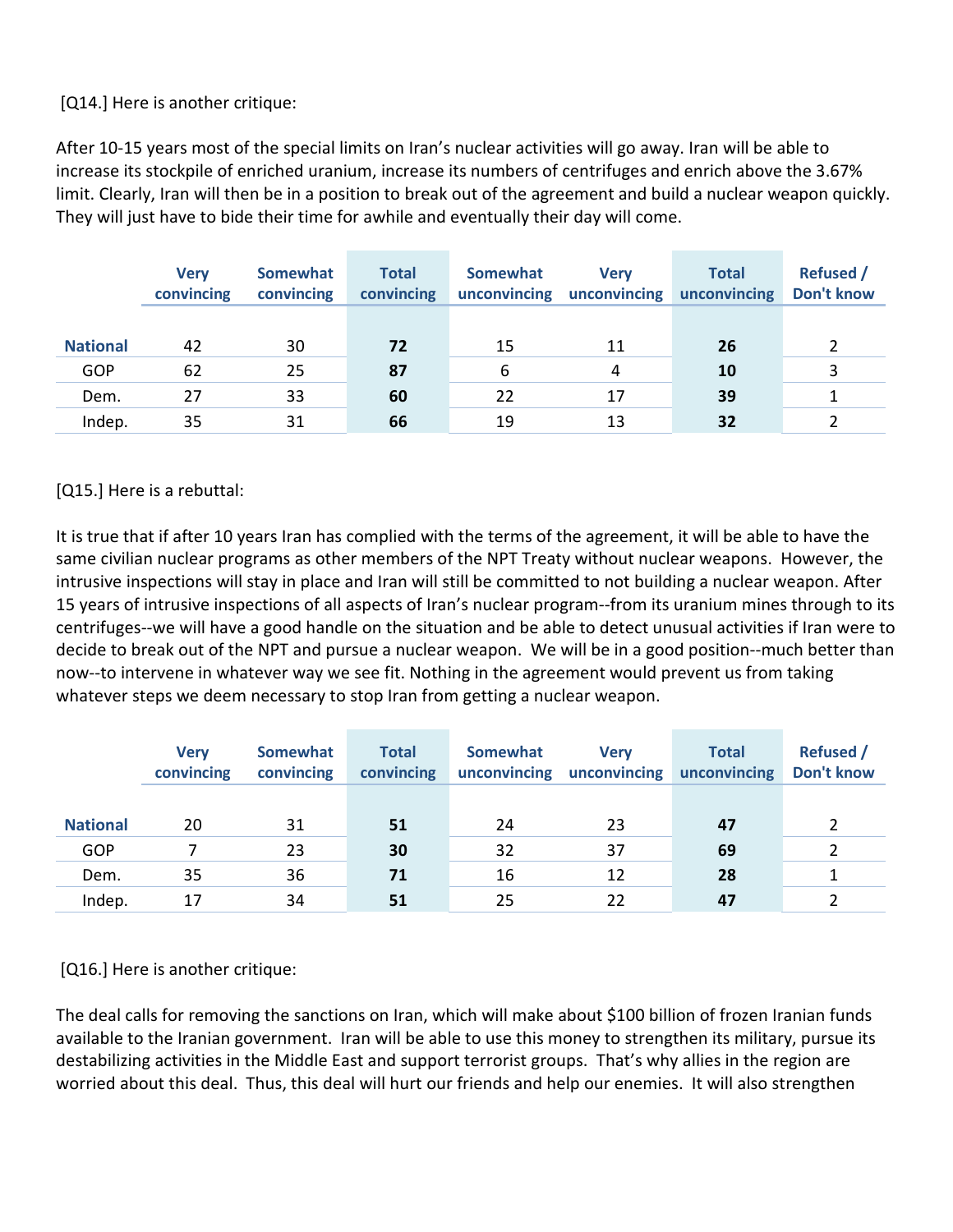Iran's economy which will help them withstand future sanctions if they decide to breakout and go after a nuclear weapon.

|                 | <b>Verv</b><br>convincing | <b>Somewhat</b><br>convincing | <b>Total</b><br>convincing | Somewhat<br>unconvincing | <b>Verv</b><br>unconvincing | <b>Total</b><br>unconvincing | <b>Refused</b> /<br><b>Don't know</b> |
|-----------------|---------------------------|-------------------------------|----------------------------|--------------------------|-----------------------------|------------------------------|---------------------------------------|
|                 |                           |                               |                            |                          |                             |                              |                                       |
| <b>National</b> | 51                        | 25                            | 76                         | 13                       | 8                           | 21                           |                                       |
| GOP             | 71                        | 16                            | 87                         |                          |                             | 8                            | 4                                     |
| Dem.            | 34                        | 33                            | 67                         | 18                       | 14                          | 32                           |                                       |
| Indep.          | 48                        | 27                            | 75                         | 16                       | 8                           | 24                           |                                       |

[Q17.] Here is a rebuttal:

Even though some of the funds that are unfrozen may be used in support of the kinds of activities that make Iran a problem for the US, a recent CIA assessment concluded that most of the money from frozen assets will be used to shore up Iran's economy. Iran only spends 3% of its GDP on defense, so it is unlikely to treat this money differently. Furthermore, surveys show that the Iranian public is expecting to see some immediate positive economic results from the deal, so President Rouhani will probably have to try to deliver on that promise.

|                 | <b>Verv</b><br>convincing | <b>Somewhat</b><br>convincing | <b>Total</b><br>convincing | <b>Somewhat</b><br>unconvincing | <b>Verv</b><br>unconvincing | <b>Total</b><br>unconvincing | <b>Refused</b> /<br><b>Don't know</b> |
|-----------------|---------------------------|-------------------------------|----------------------------|---------------------------------|-----------------------------|------------------------------|---------------------------------------|
|                 |                           |                               |                            |                                 |                             |                              |                                       |
| <b>National</b> | 17                        | 34                            | 51                         | 22                              | 25                          | 47                           |                                       |
| <b>GOP</b>      | 4                         | 27                            | 31                         | 29                              | 38                          | 67                           |                                       |
| Dem.            | 33                        | 35                            | 68                         | 21                              | 10                          | 31                           | ${<}1$                                |
| Indep.          | 12                        | 43                            | 55                         | 15                              | 28                          | 43                           |                                       |

#### **EVALUATING ALTERNATIVES**

Now we would like you to consider some alternatives to approving of the deal with Iran.

[Q18.] Here is the first one:

The US Congress should reject the current deal with Iran and instead insist on getting Iran to give up its enrichment program entirely. We should stick with sanctions and ratchet them up higher, not just on Iran, but also on other countries that are doing business with Iran. We can see they are working. The Iranian economy is suffering and the Iranian people have had enough. That is why they elected a new president that was willing to come to the table. Eventually, the Iranian people will get tired of the economic pain that comes from the sanctions, and this will lead them to demand that Iran fully give up its enrichment program. We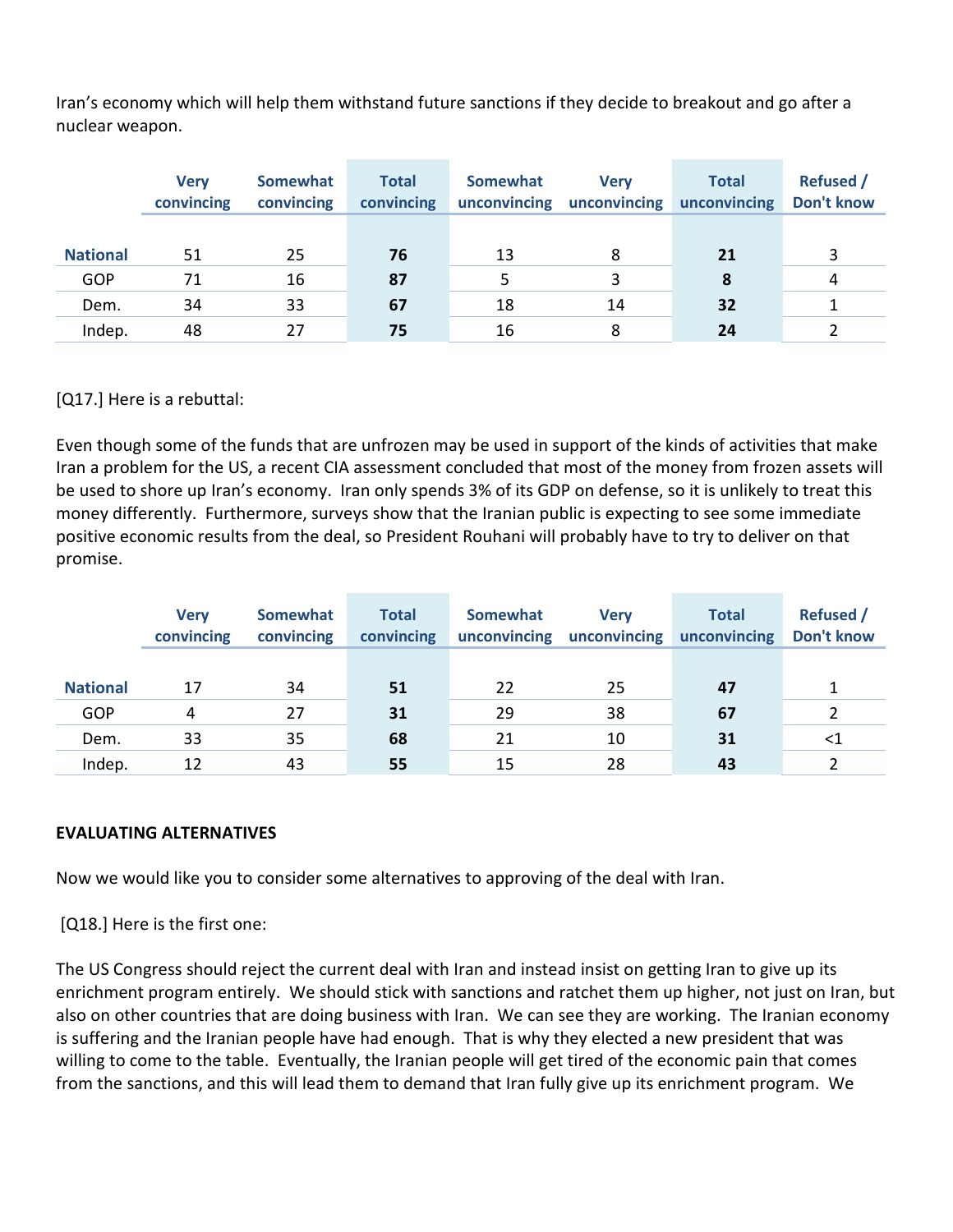should stick with the sanctions until Iran gives up enrichment entirely and permanently, and allows inspectors in on our terms.

|                 | <b>Verv</b><br>convincing | Somewhat<br>convincing | <b>Total</b><br>convincing | <b>Somewhat</b><br>unconvincing | <b>Verv</b><br>unconvincing | <b>Total</b><br>unconvincing | <b>Refused</b> /<br>Don't know |
|-----------------|---------------------------|------------------------|----------------------------|---------------------------------|-----------------------------|------------------------------|--------------------------------|
|                 |                           |                        |                            |                                 |                             |                              |                                |
| <b>National</b> | 33                        | 30                     | 63                         | 18                              | 18                          | 36                           |                                |
| GOP             | 43                        | 39                     | 82                         | 11                              |                             | 16                           |                                |
| Dem.            | 21                        | 24                     | 45                         | 25                              | 29                          | 54                           |                                |
| Indep.          | 35                        | 26                     | 61                         | 18                              | 20                          | 38                           |                                |

How convincing or unconvincing do you find this argument?

[Q19.] Here is a critique of this proposal:

Because the US has already stopped its trade with Iran, the only way Congress has been able to impose new sanctions is by threatening other countries, some of them allies, with sanctions unless they stop their business relations with Iran. Sometimes, we have actually punished their companies with fines. Many countries resent this. Cutting off trade with Iran hurts other countries' economies and they do not like being pushed around. This harms our relations with other countries, including friends and allies. We need to face the fact that, whether we like it or not, our allies and other Members of the UN Security Council have signed the deal with Iran. The idea that the US is going to get other countries to go along with its plan for Iran by threatening not to do business with them is just not going to work.

How convincing or unconvincing do you find this argument?

|                 | <b>Verv</b><br>convincing | <b>Somewhat</b><br>convincing | <b>Total</b><br>convincing | <b>Somewhat</b><br>unconvincing | <b>Verv</b><br>unconvincing | <b>Total</b><br>unconvincing | <b>Refused</b> /<br>Don't know |
|-----------------|---------------------------|-------------------------------|----------------------------|---------------------------------|-----------------------------|------------------------------|--------------------------------|
|                 |                           |                               |                            |                                 |                             |                              |                                |
| <b>National</b> | 28                        | 34                            | 62                         | 21                              | 17                          | 38                           |                                |
| GOP             | 15                        | 33                            | 48                         | 27                              | 23                          | 50                           |                                |
| Dem.            | 43                        | 27                            | 70                         | 18                              | 10                          | 28                           |                                |
| Indep.          | 21                        | 44                            | 65                         | 16                              | 18                          | 34                           |                                |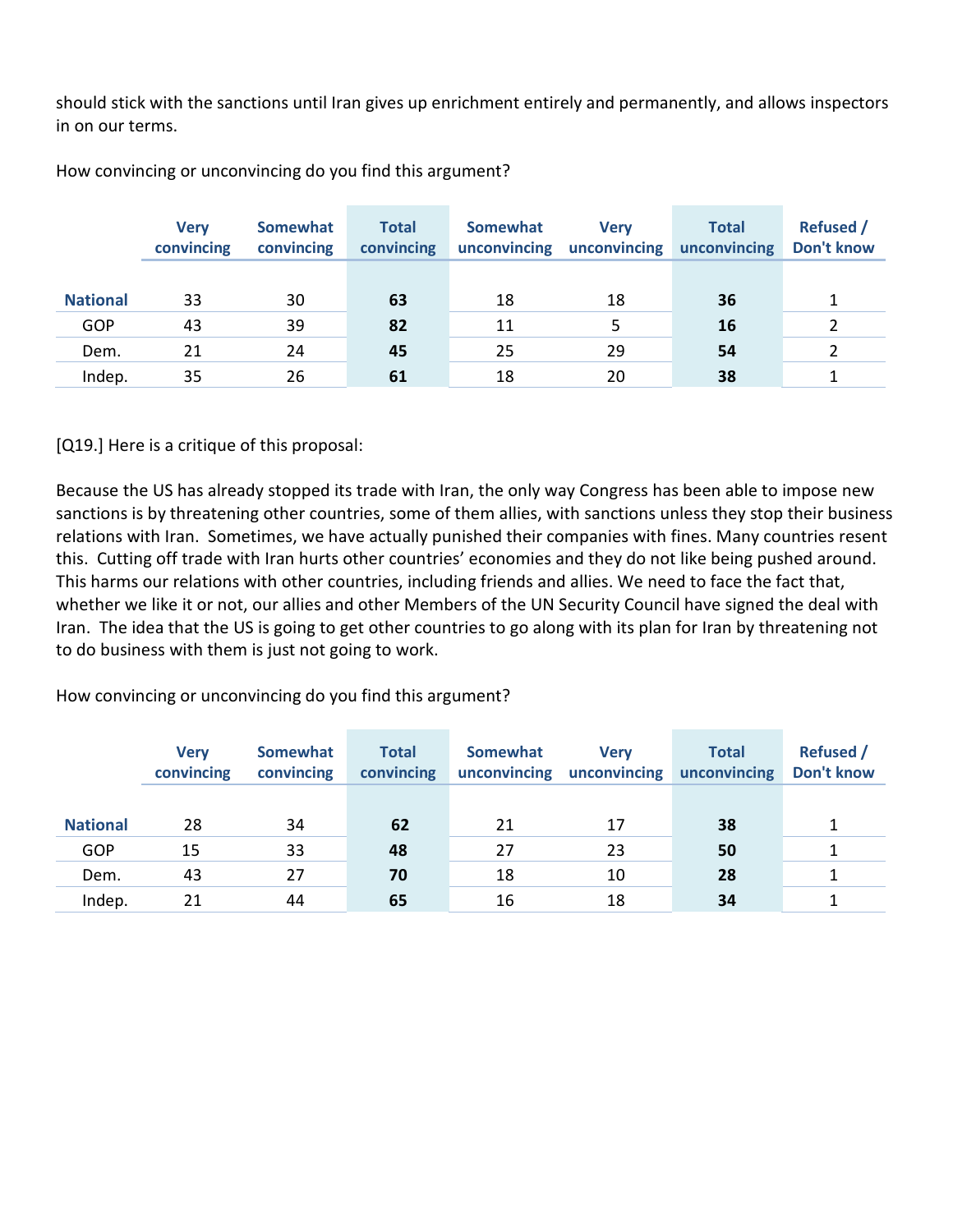[Q20.] If the US reverses its support for the deal with Iran and threatens to impose sanctions on countries that do business with Iran, how likely do you think it is that most countries will agree not to do business with Iran?

|                 | <b>Very likely</b> | <b>Somewhat</b><br><b>likely</b> | <b>Likely</b> | Not very<br>likely | Not at all<br><b>Likely</b> | <b>Not</b><br>very/not at<br>all likely | <b>Refused /</b><br><b>Don't know</b> |
|-----------------|--------------------|----------------------------------|---------------|--------------------|-----------------------------|-----------------------------------------|---------------------------------------|
|                 |                    |                                  |               |                    |                             |                                         |                                       |
| <b>National</b> | 15                 | 44                               | 59            | 34                 | 6                           | 40                                      | $<$ 1                                 |
| GOP             | 12                 | 56                               | 68            | 30                 | 2                           | 32                                      |                                       |
| Dem.            | 17                 | 38                               | 55            | 36                 | 8                           | 44                                      | $<$ 1                                 |
| Indep.          | 17                 | 36                               | 53            | 36                 | 9                           | 45                                      |                                       |

[Q21.] Here is another alternative proposal:

The US Congress should reject the nuclear deal with Iran and do whatever it can to keep sanctions in place. Congress should tell the administration to try to renew negotiations with Iran so as to get better terms. Negotiators would then seek to get even tighter limits on Iran's enrichment activities, to extend time limits on the terms of the deal, and to ensure that IAEA inspectors have true anytime/anywhere inspections. Sanctions on Iran would remain in place or tightened further until a better deal is reached. With the threat of continued or increased sanctions and a greater resolve in the negotiations we will be effective in extracting more concessions.

How convincing or unconvincing do you find this argument?

|                 | <b>Verv</b><br>convincing | <b>Somewhat</b><br>convincing | <b>Total</b><br>convincing | <b>Somewhat</b><br>unconvincing | <b>Verv</b><br>unconvincing | <b>Total</b><br>unconvincing | <b>Refused</b> /<br>Don't know |
|-----------------|---------------------------|-------------------------------|----------------------------|---------------------------------|-----------------------------|------------------------------|--------------------------------|
|                 |                           |                               |                            |                                 |                             |                              |                                |
| <b>National</b> | 28                        | 31                            | 59                         | 22                              | 17                          | 39                           |                                |
| GOP             | 38                        | 42                            | 80                         | 15                              | 3                           | 18                           |                                |
| Dem.            | 20                        | 21                            | 41                         | 28                              | 30                          | 58                           | <1                             |
| Indep.          | 25                        | 30                            | 55                         | 25                              | 18                          | 43                           |                                |

[Q22.] Here is a critique of this proposal:

This proposal is simply unrealistic. It is extremely unlikely that the other permanent Members of the UN Security Council, especially China and Russia, after years of negotiations, would simply abandon the existing deal and reopen negotiations with Iran because the US changed its mind. It is equally unlikely that Iran would agree to reopen negotiations or would be willing to show any greater flexibility. Other countries that are already gearing up to do business with Iran are unlikely to want to reverse course because the US changed its mind. Many countries would be annoyed with the US. The most likely scenario is that the sanctions against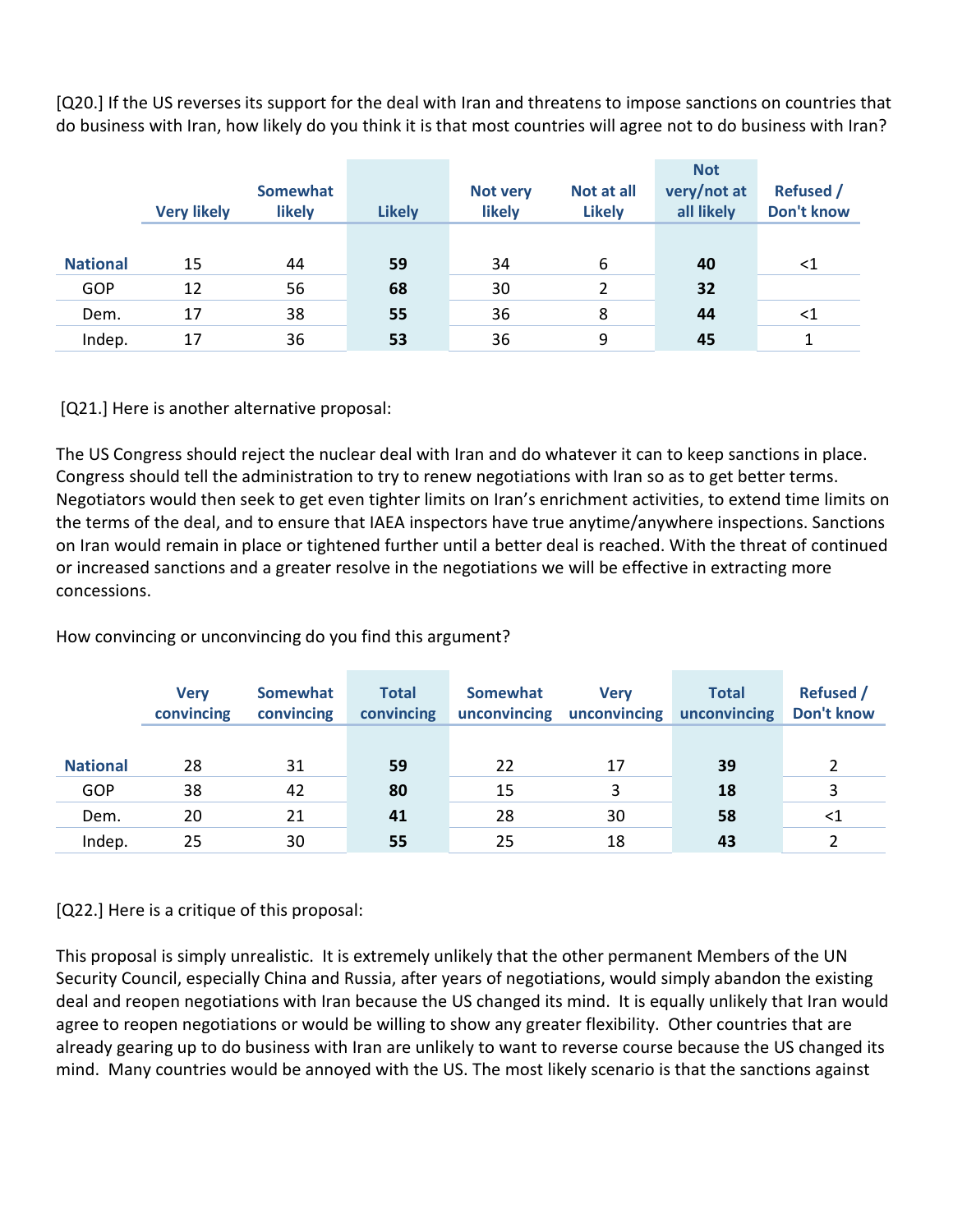Iran would simply fall apart, and the US and its allies would be divided. In the end, Iran would be less constrained than it is now and much less constrained than it would be under the deal.

**Very convincing Somewhat convincing Total convincing Somewhat unconvincing unconvincing Very Total unconvincing Refused / Don't know National** 33 34 **67** 21 11 **32** 2 GOP 19 39 **58** 29 12 **41** 2 Dem. 50 26 **76** 14 9 **23** 2 Indep. 28 37 **65** 18 14 **32** 2

How convincing or unconvincing do you find this argument?

 [Q23.] How likely do you think it is that the other permanent Members of the UN Security Council and Germany would agree to abandon the existing deal with Iran and return to negotiations with Iran, seeking better terms?

|                 | <b>Very likely</b> | <b>Somewhat</b><br><b>likely</b> | <b>Likely</b> | <b>Not very</b><br>likely | Not at all<br><b>Likely</b> | <b>Not</b><br>very/not at<br>all likely | <b>Refused</b> /<br>Don't know |
|-----------------|--------------------|----------------------------------|---------------|---------------------------|-----------------------------|-----------------------------------------|--------------------------------|
| <b>National</b> | 9                  | 35                               | 44            | 40                        | 14                          | 54                                      |                                |
| GOP             | 5                  | 46                               | 51            | 42                        | 7                           | 49                                      |                                |
| Dem.            | 11                 | 25                               | 36            | 40                        | 21                          | 61                                      | 3                              |
| Indep.          | 12                 | 34                               | 46            | 38                        | 15                          | 53                                      |                                |

[Q24.] How likely do you think it is that Iran would agree to return to negotiations and would agree to make more concessions?

|                 | <b>Very likely</b> | <b>Somewhat</b><br><b>likely</b> | <b>Likely</b> | <b>Not very</b><br>likely | Not at all<br><b>Likely</b> | <b>Not</b><br>very/not at<br>all likely | <b>Refused</b> /<br><b>Don't know</b> |
|-----------------|--------------------|----------------------------------|---------------|---------------------------|-----------------------------|-----------------------------------------|---------------------------------------|
| <b>National</b> | 5                  | 16                               | 21            | 46                        | 33                          | 79                                      |                                       |
| GOP             | 3                  | 17                               | 20            | 54                        | 26                          | 80                                      |                                       |
| Dem.            | 5                  | 15                               | 20            | 43                        | 36                          | 79                                      |                                       |
| Indep.          | 6                  | 15                               | 21            | 40                        | 38                          | 78                                      |                                       |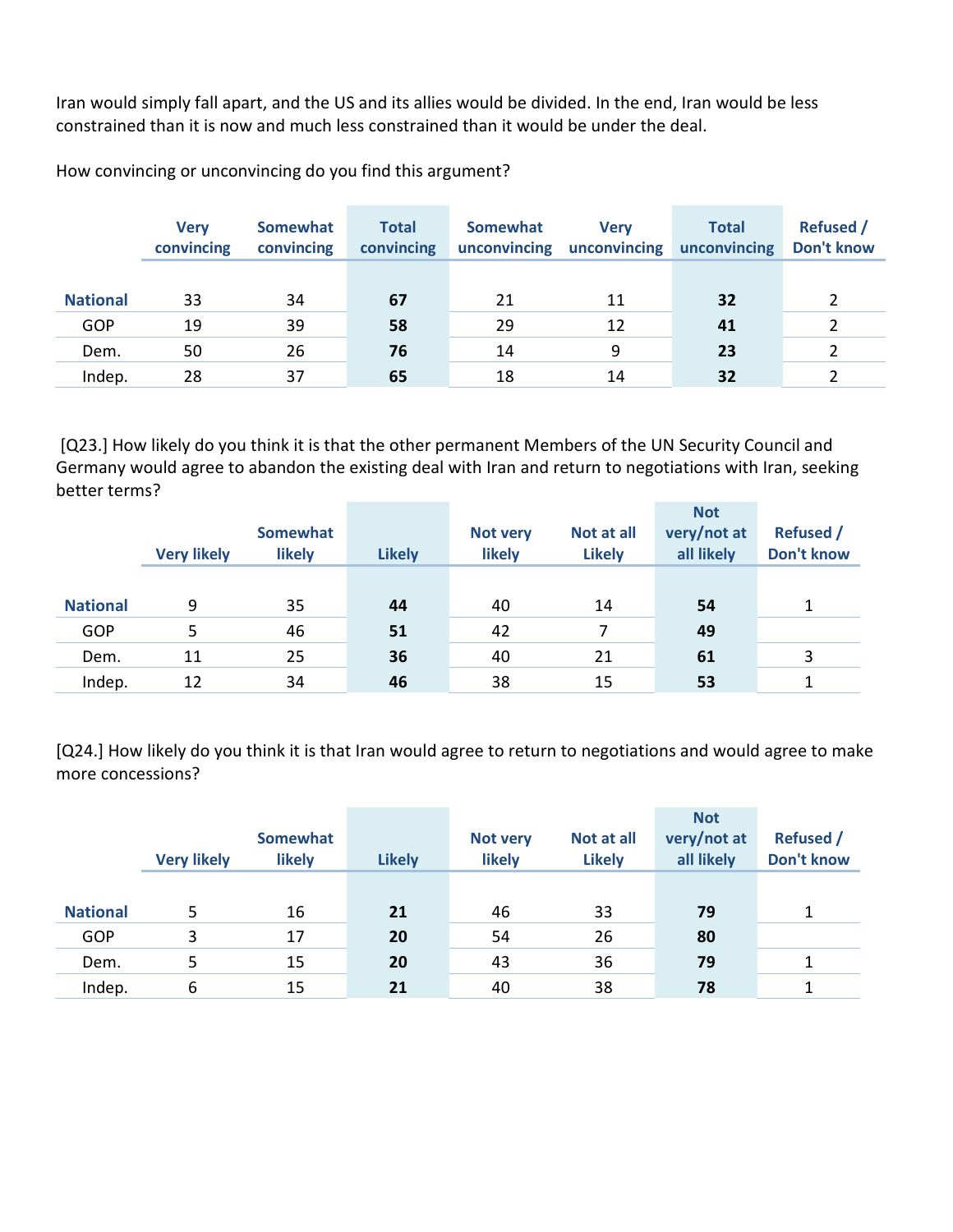## [Q25.] Here is another alternative proposal:

The US Congress should reject the deal with Iran. Rather, the US should use its military power as a means of assuring that Iran gives up its enrichment program and any possibility of acquiring nuclear weapons. First, we should threaten them with military strikes against those nuclear sites unless they agree to give up their program and allow full inspections on our terms for an indefinite period. If they do not agree, we should proceed to strike those sites. If they still do not agree and start to move their nuclear facilities underground, we need to be ready to escalate our military attacks further until they relent. Military conflict with Iran would not be a good thing for the US, but a nuclear-armed Iran would be worse.

|                 | <b>Verv</b><br>convincing | Somewhat<br>convincing | <b>Total</b><br>convincing | <b>Somewhat</b><br>unconvincing | <b>Verv</b><br>unconvincing | <b>Total</b><br>unconvincing | <b>Refused</b><br>Don't know |
|-----------------|---------------------------|------------------------|----------------------------|---------------------------------|-----------------------------|------------------------------|------------------------------|
|                 |                           |                        |                            |                                 |                             |                              |                              |
| <b>National</b> | 14                        | 32                     | 46                         | 17                              | 35                          | 52                           |                              |
| GOP             | 14                        | 45                     | 59                         | 22                              | 17                          | 39                           |                              |
| Dem.            | 12                        | 24                     | 36                         | 12                              | 52                          | 64                           |                              |
| Indep.          | 18                        | 27                     | 45                         | 19                              | 35                          | 54                           |                              |

How convincing or unconvincing do you find this argument?

[Q26.] Here is a critique of this proposal:

This is an extremely dangerous idea. The chances that Iran will capitulate in the face of military threats are low. Iran is noted for its determination. When Iraq attacked and moved into Iran with superior military power in 1980, Iran fought back hard, suffered millions of casualties and regained all its territory. If we attack Iran's nuclear sites they are unlikely to capitulate. They will surely rebuild those facilities underground, and most likely with the determination to build a nuclear weapon to defend themselves. At that point our only options would be to accept their building a nuclear weapon, or invade the country. Since Iran is more than twice the size of Iraq, this would be extraordinarily difficult and costly, and chances are that the US would be pretty much by itself in this effort. Surely, it makes more sense to first try and see if we can make the current deal with Iran work out.

How convincing or unconvincing do you find this argument?

|                 | <b>Verv</b><br>convincing | <b>Somewhat</b><br>convincing | <b>Total</b><br>convincing | Somewhat<br>unconvincing | <b>Verv</b><br>unconvincing | <b>Total</b><br>unconvincing | <b>Refused</b> /<br>Don't know |
|-----------------|---------------------------|-------------------------------|----------------------------|--------------------------|-----------------------------|------------------------------|--------------------------------|
|                 |                           |                               |                            |                          |                             |                              |                                |
| <b>National</b> | 38                        | 34                            | 72                         | 17                       | 9                           | 26                           |                                |
| GOP             | 25                        | 42                            | 67                         | 24                       | 9                           | 33                           |                                |
| Dem.            | 54                        | 25                            | 79                         | 15                       | 6                           | 21                           |                                |
| Indep.          | 34                        | 38                            | 72                         | 12                       | 15                          | 27                           |                                |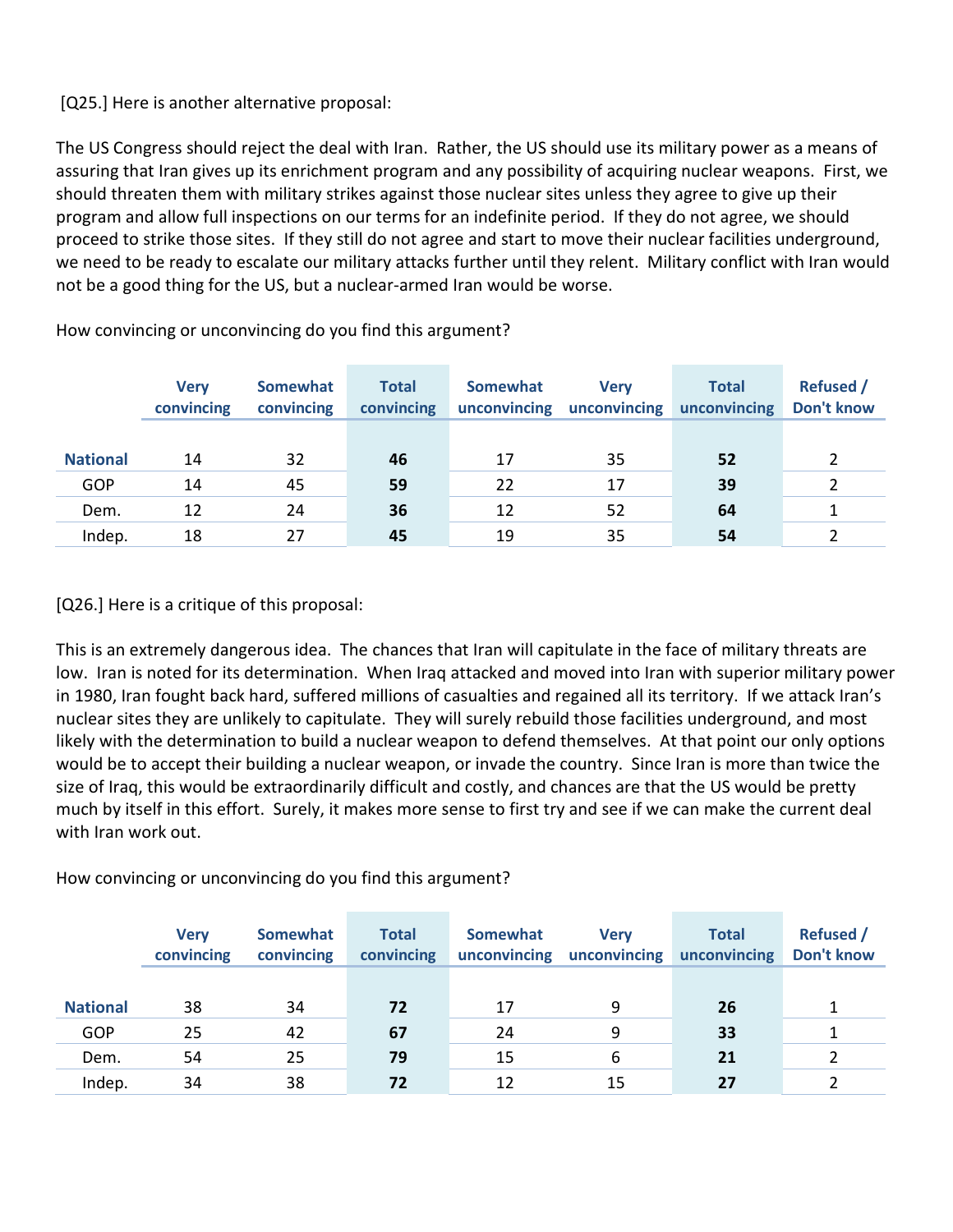[Q27.] If the US were to threaten to attack Iran's nuclear facilities how likely do you think it is that Iran would agree to give up its enrichment program and allow anytime/anywhere inspections?

|                 | <b>Very likely</b> | <b>Somewhat</b><br>likely | <b>Likely</b> | <b>Not very</b><br>likely | Not at all<br><b>Likely</b> | <b>Not</b><br>very/not at<br>all likely | <b>Refused /</b><br><b>Don't know</b> |
|-----------------|--------------------|---------------------------|---------------|---------------------------|-----------------------------|-----------------------------------------|---------------------------------------|
| <b>National</b> | 5                  | 13                        | 18            | 42                        | 39                          | 81                                      | <1                                    |
| <b>GOP</b>      |                    | 19                        | 26            | 47                        | 27                          | 74                                      |                                       |
| Dem.            | 3                  | 10                        | 13            | 36                        | 51                          | 87                                      |                                       |
| Indep.          | 6                  | 9                         | 15            | 45                        | 41                          | 86                                      |                                       |

[Q28.] Now, having assessed these alternatives, let's come back to the deal that the US and the other permanent members of the UN Security Council have made with Iran that limits Iran's capacity to enrich uranium to the low level necessary for nuclear energy, requires it to accept intrusive inspections, and lifts sanctions on Iran once it deeply reduces its stockpile of enriched uranium and its number of operating centrifuges.

How would you feel if Congress were to APPROVE of this international agreement? Would this be:

|                 | <b>Not</b><br>acceptable<br>$(0-4)$ | Just<br>tolerable<br>(5) | <b>Acceptable</b><br>$(6-10)$ | <b>Refused</b> /<br>Don't<br>know | <b>Mean</b> |
|-----------------|-------------------------------------|--------------------------|-------------------------------|-----------------------------------|-------------|
| <b>National</b> | 36                                  | 17                       | 46                            | 1                                 | 5.3         |
| GOP             | 56                                  | 20                       | 24                            |                                   | 3.6         |
| Dem.            | 22                                  | 14                       | 62                            | 2                                 | 6.6         |
| Indep.          | 29                                  | 18                       | 53                            | 1                                 | 5.7         |

[Q29.] How would you feel if Congress **were to NOT APPROVE** this international agreement with Iran?

|                 | <b>Not</b><br>acceptable<br>$(0-4)$ | Just<br>tolerable<br>(5) | <b>Acceptable</b><br>$(6-10)$ | <b>Refused</b> /<br>Don't<br>know | <b>Mean</b> |
|-----------------|-------------------------------------|--------------------------|-------------------------------|-----------------------------------|-------------|
| <b>National</b> | 42                                  | 16                       | 42                            | 1                                 | 5.1         |
| GOP             | 21                                  | 16                       | 63                            | 1                                 | 7.0         |
| Dem.            | 62                                  | 15                       | 23                            |                                   | 3.5         |
| Indep.          | 42                                  | 19                       | 39                            |                                   | 4.9         |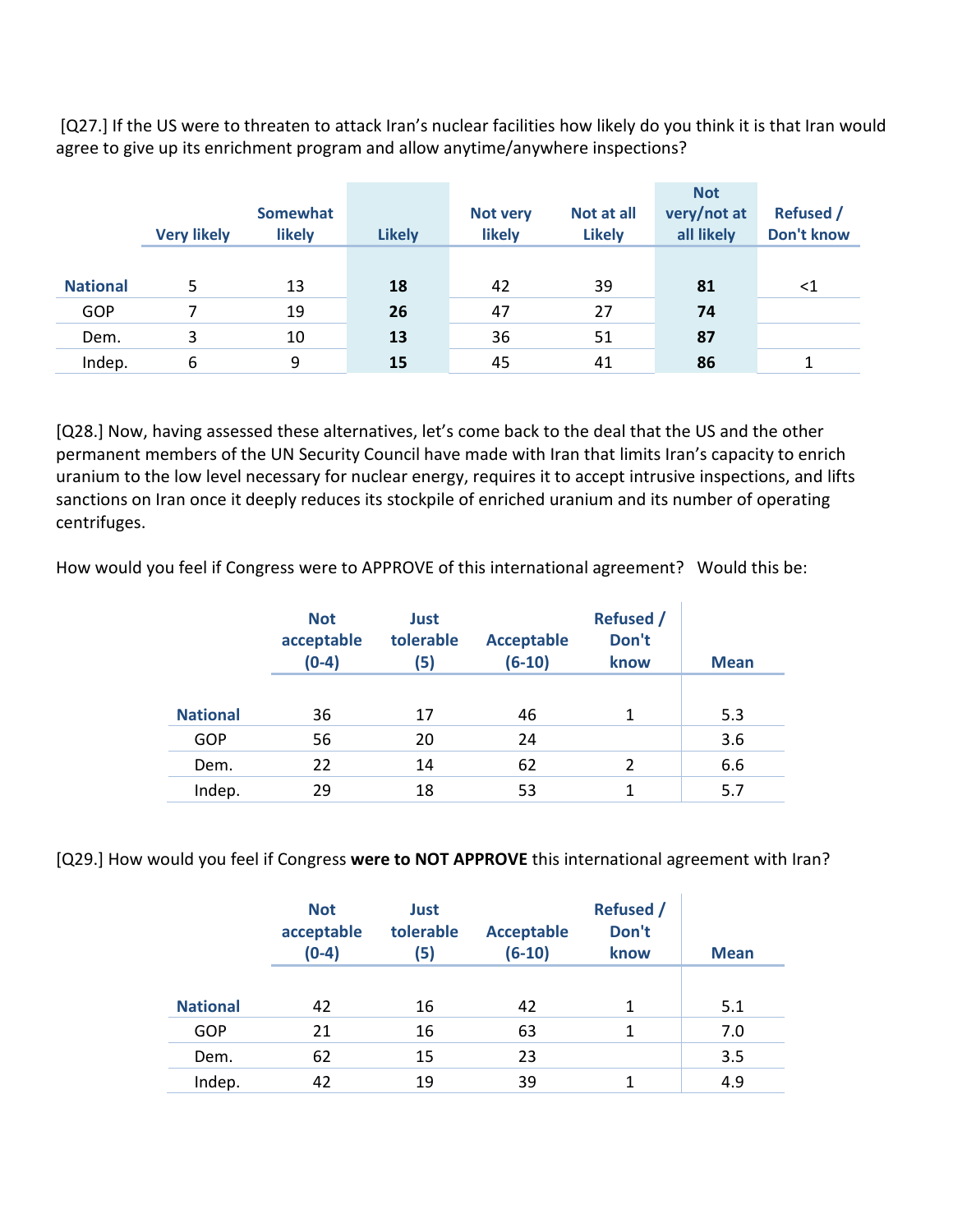#### **FINAL RECOMMENDATION**

Q30. So, now, finally, we would like to know what you think would be best. Would you recommend that your Members of Congress APPROVE or NOT APPROVE the agreement that limits Iran's capacity to enrich uranium to the low level necessary for nuclear energy, requires it to accept intrusive inspections, and lifts sanctions on Iran once it deeply reduces its stockpile of enriched uranium and its number of operating centrifuges?

|                 | <b>Approve</b> | <b>Not</b><br><b>Approve</b> | Refused/<br>Don't know |
|-----------------|----------------|------------------------------|------------------------|
| <b>National</b> | 52             | 47                           | 1                      |
| GOP             | 30             | 69                           | 1                      |
| Dem.            | 69             | 32                           |                        |
| Indep.          | 60             | 39                           |                        |

#### **[FOR THOSE WHO DO NOT APPROVE:]**

[Q31.] Of the following options which do you think would be best:

- a) The US should stick with sanctions and ratchet them up higher, not just on Iran, but on other countries that are doing business with Iran, until Iran gives up enrichment entirely and permanently, and allows inspectors in on our terms.
- b) Congress should tell the administration to try to renew negotiations with Iran so as to get better terms. The administration should then try to get Iran to return to the table and renegotiate.
- c) The US should threaten Iran with military strikes against those nuclear sites unless they agree to give up their program and allow full inspections on our terms for an indefinite period. If they do not agree, we should proceed to strike those sites. If they still do not agree and start to move their nuclear facilities underground, we need to be ready to escalate our military attacks further until they relent.

Or you can reconsider the option to:

d) Have Congress approve of the existing UN Security Council deal with Iran that limits Iran's capacity to enrich uranium to the low level necessary for nuclear energy, requires it to accept intrusive inspections, and lifts sanctions on Iran once it deeply reduces its stockpile of enriched uranium and its number of operating centrifuges.

|                 |    | Selected A Selected B | Selected C Selected D | <b>Don't know</b> |
|-----------------|----|-----------------------|-----------------------|-------------------|
|                 |    |                       |                       |                   |
| <b>National</b> | 23 | 14                    |                       |                   |
| GOP             | 36 | 20                    | q                     |                   |
| Dem.            | 14 |                       | b                     |                   |
| Indep.          | 18 |                       |                       |                   |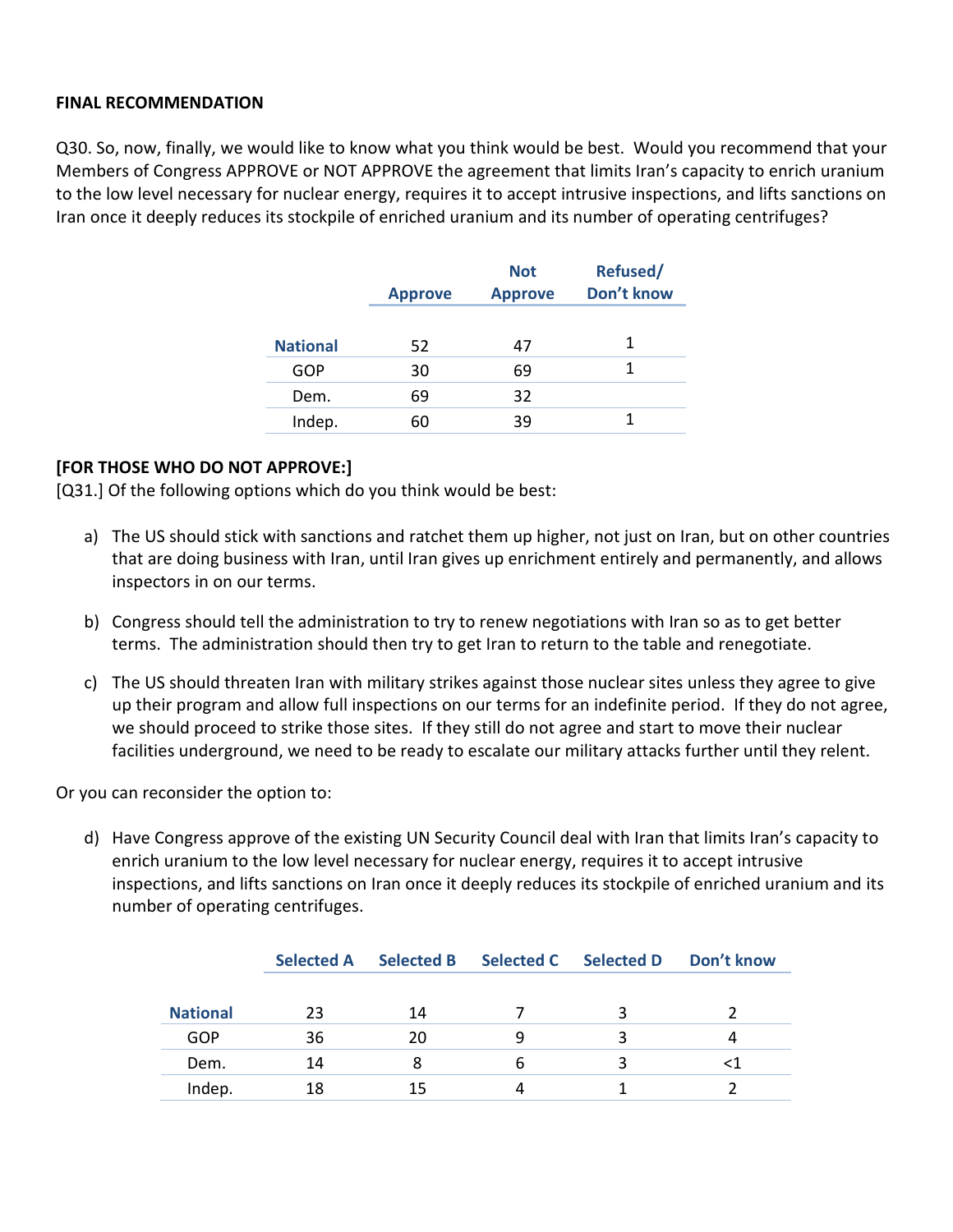# [Q30:Q31 combined]

# What do you think would be best for the United States to do?

|                 | <b>Approve of</b><br>the<br>agreement | <b>Ratchet up</b><br>sanctions,<br>until Iran<br>gives up<br>enrichment | <b>Renew</b><br>negotiations | <b>Use or</b><br>threaten<br>the use of<br>military<br>force | Don't<br>know  |
|-----------------|---------------------------------------|-------------------------------------------------------------------------|------------------------------|--------------------------------------------------------------|----------------|
| <b>National</b> | 55                                    | 23                                                                      | 14                           |                                                              | $\overline{2}$ |
| GOP             | 33                                    | 36                                                                      | 20                           | 9                                                            | 4              |
| Dem.            | 72                                    | 14                                                                      | 8                            | 6                                                            | ${<}1$         |
| Indep.          | 61                                    | 18                                                                      | 15                           | 4                                                            | $\mathfrak z$  |